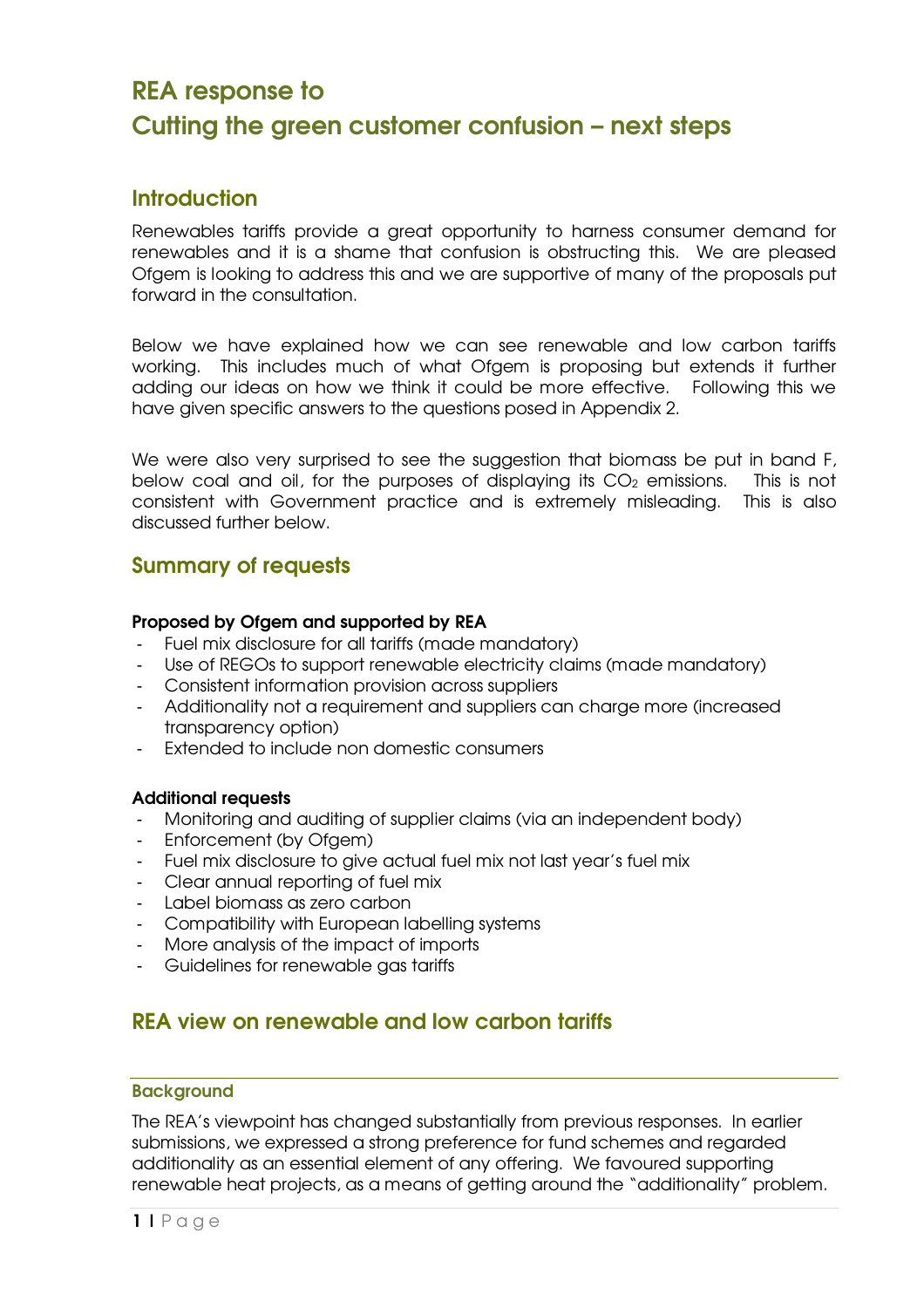This view was held in response to the difficulties of interacting with the renewables obligation.

We had argued that in order for green consumerism to make a difference, emphasis should be placed on tariffs which were most effective at raising funds and spending the proceeds on new projects.

We now take the view that if double counting is avoided and all tariffs correctly account for the amount of renewable electricity available, then renewable electricity tariffs will be subject to more traditional market forces. A shortfall in supply should lead to an increase in price which should stimulate additional investment in renewables. The avoidance of double counting, and proper auditing of sales is therefore an essential pre-requisite of renewable tariffs.

#### Current view

We think the two most significant barriers to an effective market in renewable supply tariffs are:

- Double counting
- Lack of clear and accurate information to customers

We are pleased that the consultation recognises both of these issues. To remove these barriers it is important that any measures to address them are required of all suppliers and not voluntary. We can see no justification for companies to double count renewable electricity or provide inaccurate information.

We not only support Ofgem's proposals to only consider REGOs as the label for renewable electricity but think this is vital to avoid double counting. It is equally important Defra reflects this in its reporting guidelines for companies. A part of reducing confusion is to provide consistency between how companies are accounting and reporting on emissions and how suppliers sell renewable electricity. Any guidelines should take account of this wider context.

We agree with the emphasis on customer information but think it should go further particularly in relation to monitoring and auditing supplier claims.

Of the options given on additionality our views are most closely aligned with 'increased transparency'. We think the emphasis should be on honest, clear and easily accessible information provided to customers about the product being sold and less concerned about whether a product is 'additional' or not. This will make the role of auditing information and claims made by suppliers important. With proper information customers can then decide for themselves what they want from a tariff. This would not preclude suppliers offering fund or carbon offsetting schemes.

We are fully supportive of the guidelines covering non-domestic customers as well as domestic customers. We think it should also be acknowledged that the supply of renewable electricity includes:

suppliers selling renewable electricity through the grid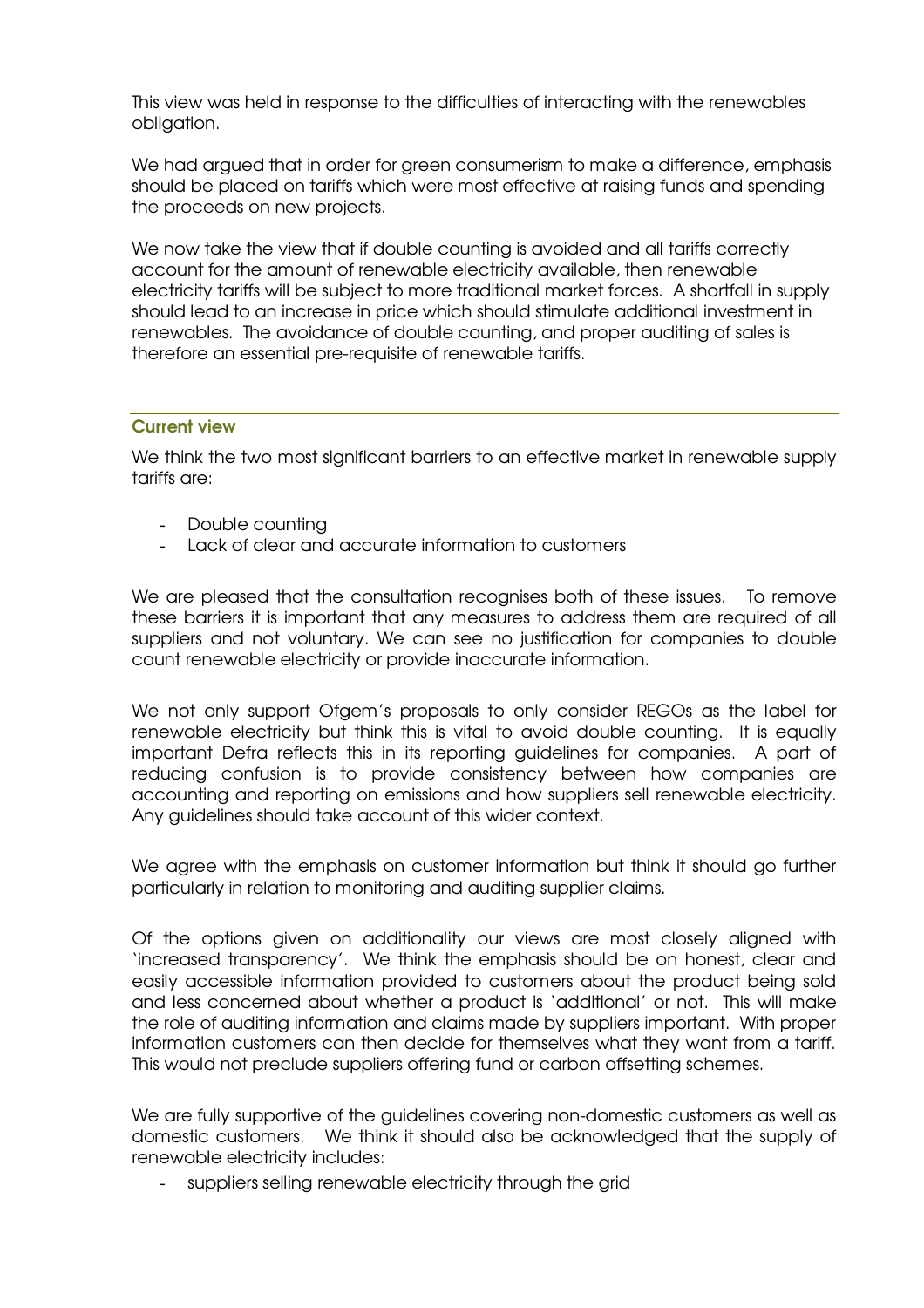- Bilateral contract between independent generators and consumers though still sold through a licensed supplier
- Generation owned by the consumer, located either on or offsite which could involve a contract with a licensed supplier

We would like similar guidelines to be introduced for renewable gas, though we recognise the absence of a labelling system like REGOs makes this more difficult. This is discussed further in Appendix 1.

# European context

There is no mention of the European Commissions view on renewables labelling or other countries labelling systems. This can impact on imports of European Guarentees of Origin, future integration with Europe on renewable supply and how UK renewables targets are met. Drafts of the Renewable Energy Sources Directive refer to support certificates (eg Renewables Obligation Certificates) being linked to Guarantees of Origin. They also discuss trading of certificates in a way that suggests Guarantees of Origin are linked to European countries' renewables targets. This is in line with recommendations from the E-track project report published in August last year. This project is supported by the European Commission through the Intelligent Energy Europe Programme.

This European contexts needs to be investigated, understood and considered to ensure the UK system is compatible. It is possible the rules on electricity labelling could be standardised across Europe in the future. If the rules changed in a few years time, having a system in the UK completely at odds with the Europe would be counterproductive and cause confusion to customers. It would be much more helpful to have a system that moves towards this an integrated system. We urge Ofgem to discuss it's proposals with representatives from the European Commission.

#### **Imports**

If guarantees of origin are to be used as evidence of meeting a countries 2020 EU renewables target the supply of imports will be reasonably controlled. If not, there needs to be more consideration of how imported green certificates are treated. An uneven playing field across Europe this could cause a flood of REGOs into the UK market undermining the system of green labelling. A situation with high levels of renewable supply to all customers at little or no cost would not be accurate or achieve consumer confidence. If everyone thinks that they can get renewable supply this easily they may also be less inclined to reduce energy consumption.

# Monitoring and auditing supplier claims

#### The context

We are suggesting that suppliers can put together whatever tariff they choose. The options a supplier could offer, range from 100% renewable supply plus a fund scheme to low carbon supply to standard supply plus carbon offsetting as well as many more combinations. The number of options available and translation of what they mean for renewables and carbon emissions make this a complex area where it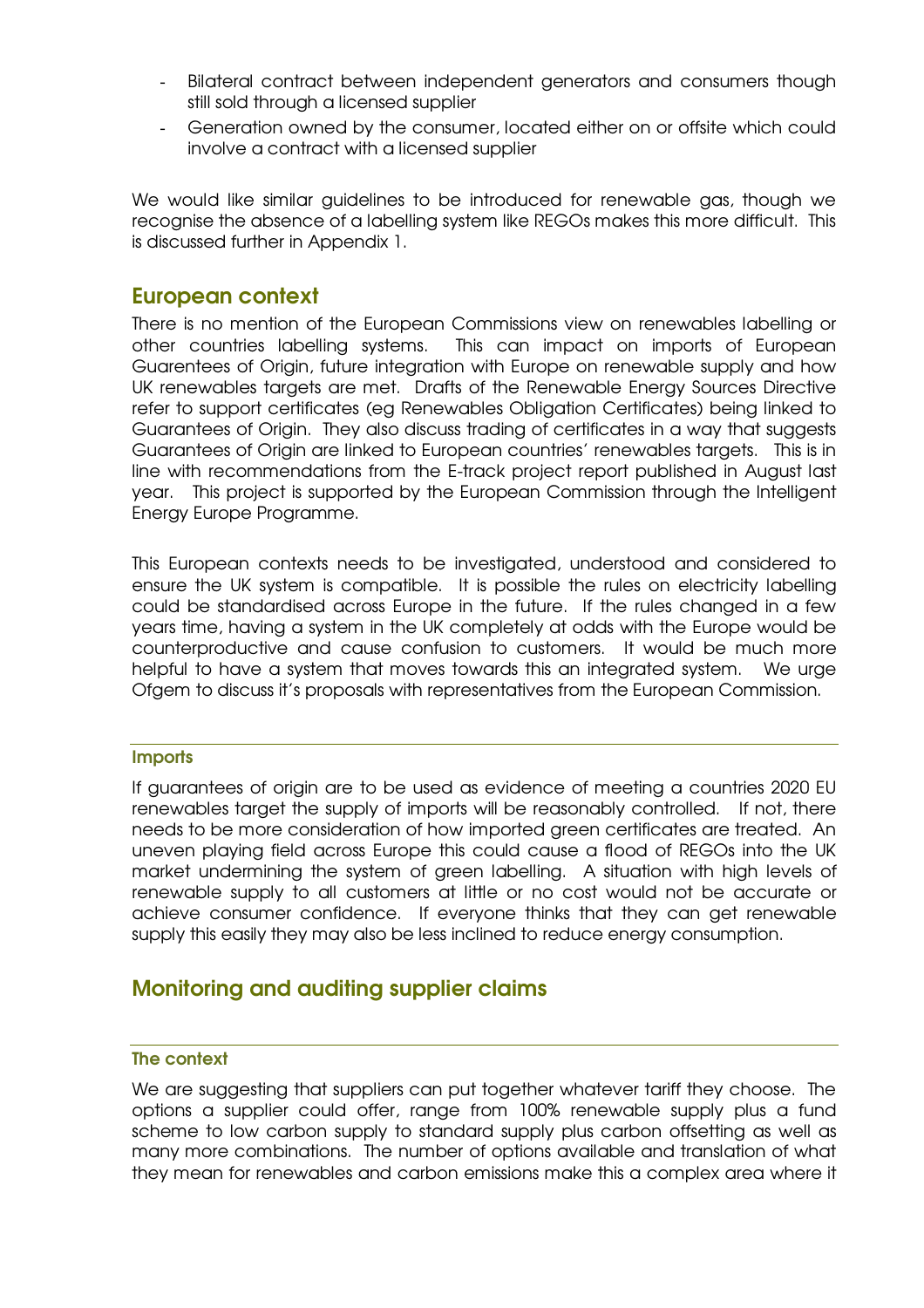is easy to mislead. It is therefore important that information provided to customers is clear and accurate to allow them to make an informed product choice.

The provision of fuel mix disclosure information relating to each of a supplier's tariffs is essential. To make an informed choice a customer needs comparable information on the product they are buying, how that compares to other products and how their supplier compares to other suppliers. For example if a tariff is advertised as renewable being able to see the fuel mix as 100% renewable will show the customer that they are getting what they expect. It might also be important to customers that they purchase their tariff from a supplier that is 100% renewable, they will be able to see this information too. If a tariff is advertised as low carbon, knowing that this means it is 50% renewable 50% nuclear allows them to compare it to other low carbon tariffs. They may see one that is 70% renewable, 30% nuclear and decide they prefer that.

#### Reconciling fuel mix

In terms of the requirements to verify the fuel mix advertised, we think this should be backed up by fuel supplies that the customer will actually receive as opposed to what it would have received had it been on the tariff last year. The latter is misleading and could lead to gaming.

As suppliers could find it difficult to match sales of renewable electricity via renewables supply tariffs with renewable generation in a particular year we suggest a limited amount of borrowing from one year to the next is allowed. A reconciliation exercise would also be necessary to match individual company agreements with overall supplier mix. Both these aspects would benefit from auditing.

We understand that reconciling fuel mix that is not part of a renewable or low carbon tariff may be difficult because of the uncertainty over customer uptake of renewable or low carbon tariffs. Giving customers on renewable and low carbon tariffs an accurate account of what they are actually getting is necessary as it is likely the consumer has decided on the tariff because of the technology mix. If reconciliation is problematic for standard tariffs we suggest an estimate would provide a sufficient comparator. This would need to be reflective of the actual fuel mix but slight differences are unlikely to affect consumer choice. For standard tariffs the fuel mix of a standard tariff in the previous year would likely be sufficient.

The Standard Supply Licence Condition on fuel mix disclosure requires suppliers to provide customers with a retrospective calculation of fuel mix. This would provide customers who have signed up to a renewable or low carbon tariff with the evidence that the supplier has kept to its advertised fuel mix.

#### Auditing fuel mix

Suppliers' claims on fuel mix would need to be independently audited to provide confidence to consumers that the fuel mix reported is accurate. In addition we think that there should be an independent body auditing suppliers' claims about what a particular tariff is providing to customers. This could work through Ofgem appointing an independent body to carry out the monitoring and auditing which would report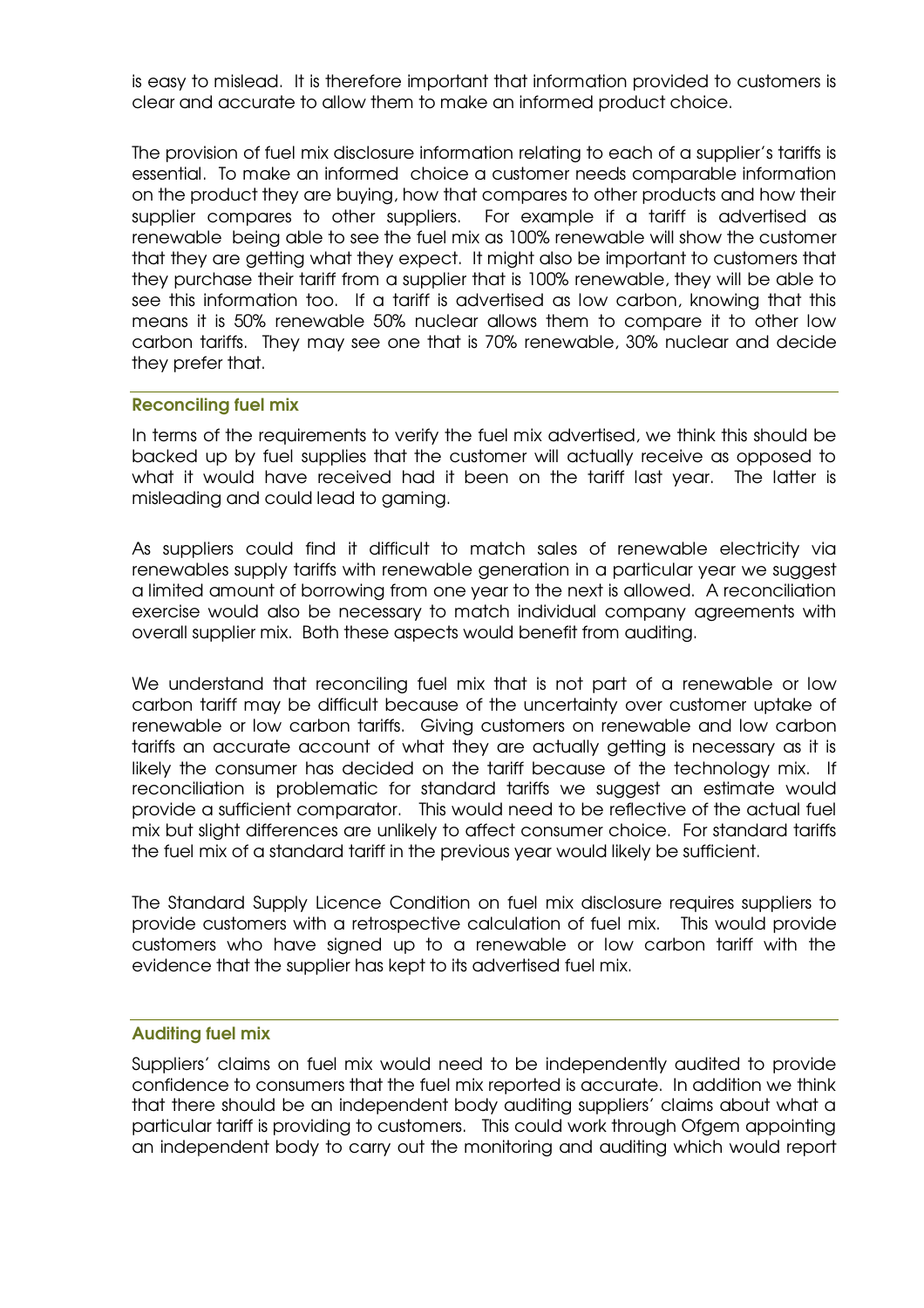to Ofgem on any anomalies. Ofgem would then be the enforcer of the rules, making a decision on any anomalies put to it by the independent body.

To make it clearer to suppliers and companies what they can claim about their tariffs it may be appropriate for the independent body to work with suppliers and the Advertising Standards Agency to suggest standard claims that could be made about particular types of tariffs.

# Presentation of information

We support consistent presentation of information by suppliers. We agree that information should be made available to customers when they sign up to tariffs and on the website. We also think it should be made available in the annual reporting of fuel mix disclosure. We think the information on the website, on sign up and annually should be in a prominent place with the fuel mix and renewable content made clear.

# Biomass emissions

 $\overline{a}$ 

We strongly believe that biomass should labelled as zero carbon and it is extremely misleading to customers to put it in the worst possible carbon band. We understand the reason for doing this is because Ofgem does not consider it necessary to account for carbon taken in during the lifetime or a plant or animal. Not doing this provides an inaccurate presentation of the overall contribution of the fuel to global carbon emissions.

It is accepted practice in Government that the 'carbon neutrality' of biomass is taken into account. It is the Government's role and not Ofgem's to decide whether it is happy with the science behind biomass and its contribution to carbon emissions.

The consultation refers to the IPCC emissions figures as the reason for putting biomass in band F. The report1 from which these figures are taken makes clear that:

"Biomass fuels are included in the national energy and emissions accounts for completeness. These emissions should not be included in national CO<sub>2</sub> emissions from fuel combustion." (emphasis added)

It follows that if emissions should not be included in national emissions they should not be included in consumers' emissions. The report also says that if it has caused a decline in long term forests this should be taken into account. This is reasonable.

Putting biomass in the lowest possible band tells consumers that biomass is worse than coal or oil for CO2 emissions and climate change when in fact its overall impact on CO2 emissions is that CO2 emissions are avoided if biomass substitutes for fossil fuel use. Customers would start to wonder why the Government is even supporting biomass and think that there is uncertainty in Government policy over this, when

 $1$ Re v i se d 1 9 9 6 I P C C G u id e l in e s for National G r e e n h o u se G a s In v e n t o r i e s :

R e fe r e n c e M a n u a l- the relevant chapter link is: http://www.ipcc-nggip.iges.or.jp/public/gl/guidelin/ch1ref1.pdf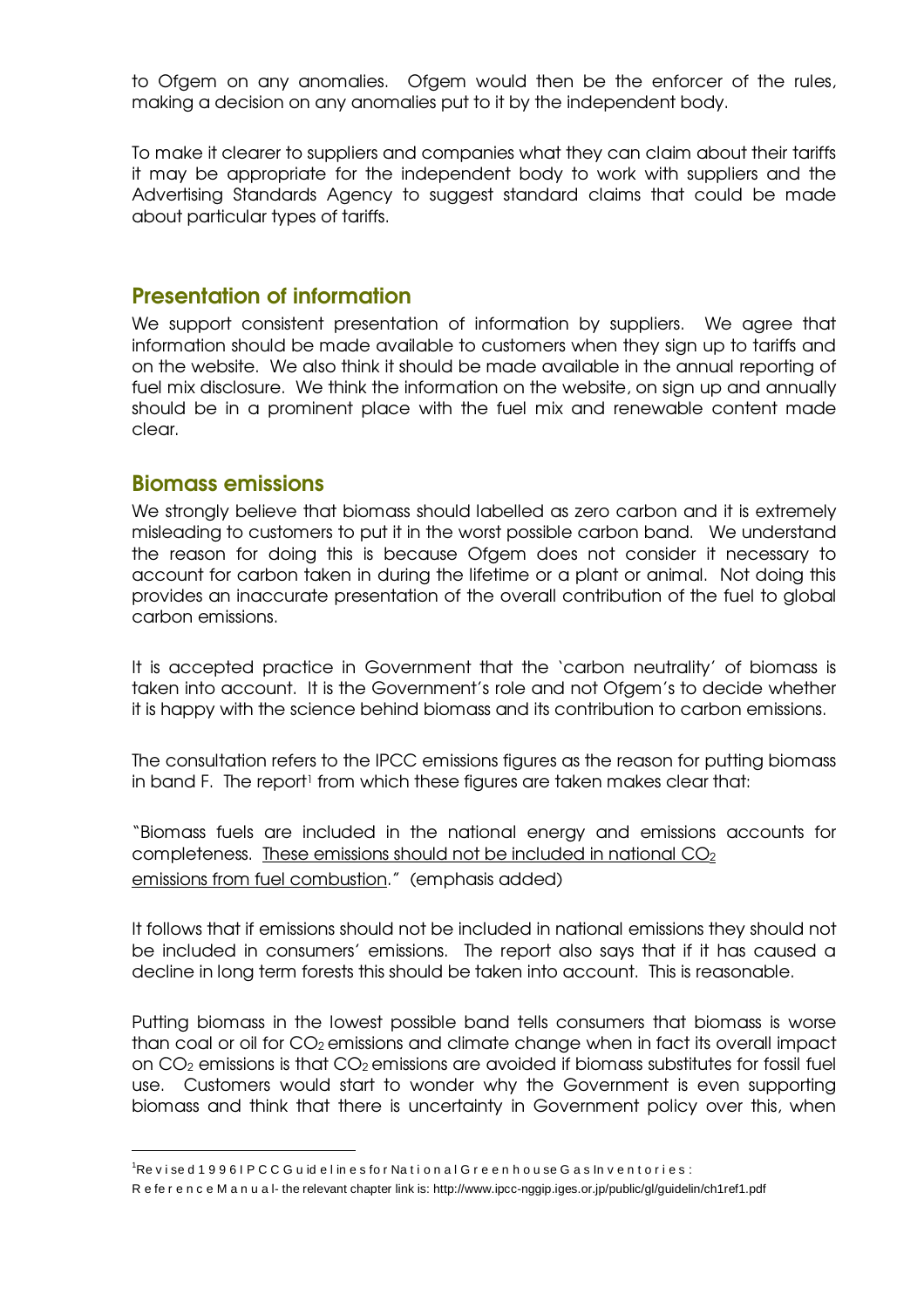there isn't. Such misinformation and confusion goes against everything these guidelines are trying to achieve.

# Specific answers to the questions

1. Do you think that the provision of greater information will empower customers to make more informed decisions regarding their preferences associated with supply tariffs, thereby providing an indication to suppliers of customer demand for renewable or low carbon forms of generation?

Yes, we agree this is vital, however, greater information will only be effective if information is easily accessible, clear and accurate. We also support Ofgem's statement that the information should be provided consistently across supply companies and should be provided prior to customers committing to enter into contracts. This information should include fuel mix information for the particular tariff they are signing up to and the suppliers fuel mix as a whole. We also think there should be annual reporting of fuel mix and information on the fuel mix of all tariffs should be made widely available.

We think making REGOs the only possible claim to renewable electricity will make clear what is and isn't green electricity. If claims are about particular technologies they should be substantiated by REGOs of that particular technology.

### 2. Do you consider it appropriate for the guidelines to be voluntary where companies 'sign up' to comply with both the guidelines and accreditation scheme?

No. It may be reasonable for certain aspects of the guidelines to be voluntary but other aspects rely on all suppliers being consistent. The use of REGOs not ROCs or LECs to demonstrate renewable supply should be mandatory. Suppliers marketing tariffs as renewable which are not substantiated by REGOs allows for double counting and confusion. The possibility of claiming the same MWh of electricity is renewable twice or even three times should not be kept open. This is where so much of the confusion is coming from.

The provision of accurate information should also be mandatory. The complexities surrounding the market and potential to mislead, even if unintentionally, make it important that suppliers' claims about tariffs are audited and monitored by an independent body. This should provide consumer confidence which can in turn strengthen demand for these tariffs.

#### 3. Do you think that the guidelines, as currently drafted, are appropriate for nondomestic customers or would changes be required to facilitate this?

We don't agree with everything the guidelines say for domestic or non domestic consumers but we are happy that the same guidelines are used for domestic and non domestic consumers.

#### 4. Do you think that the guidelines, as currently drafted, are useful for companies to market their corporate social responsibility?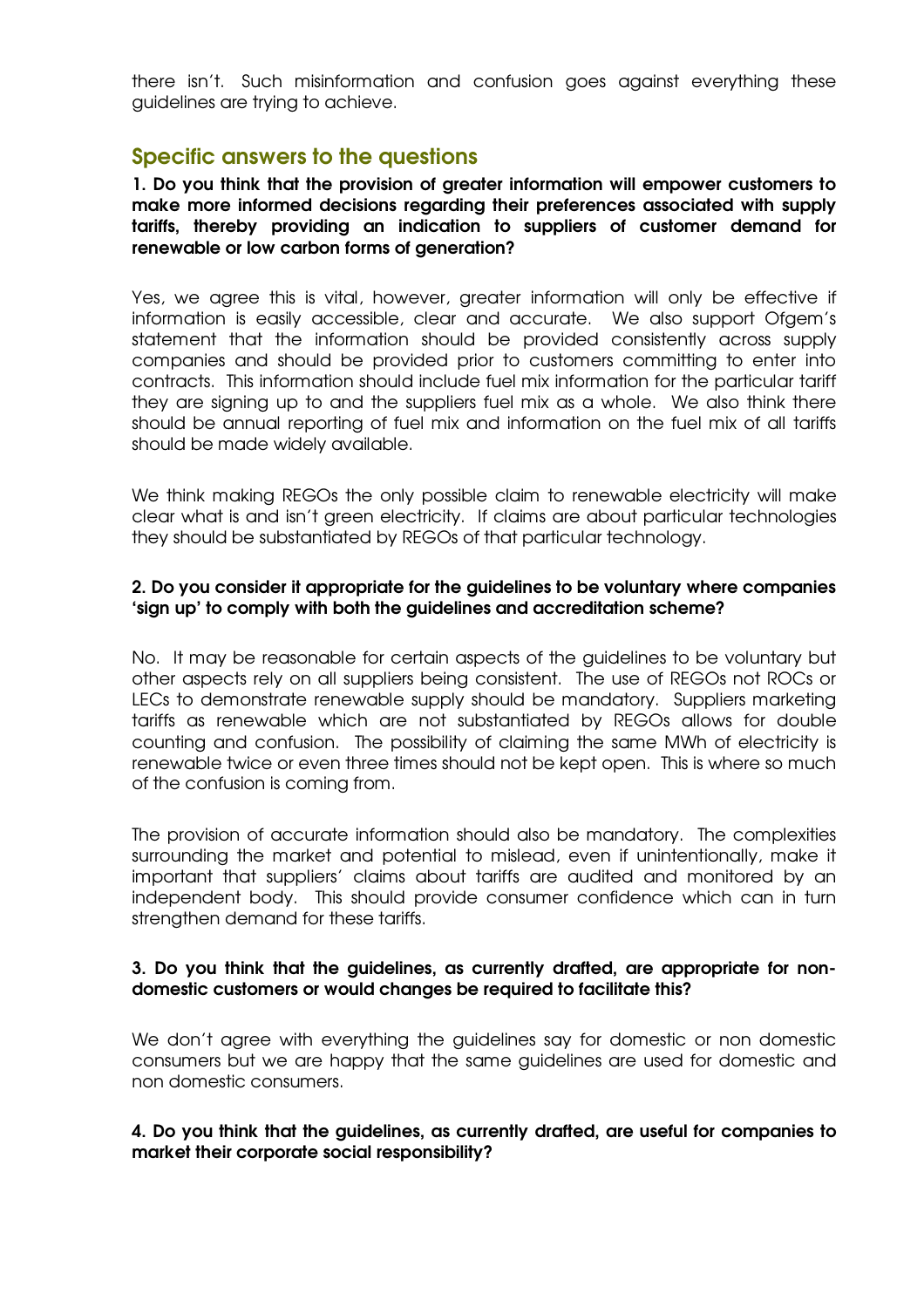We think it is important that Defra's reporting guidelines are updated to reflect Ofgem's guidelines and only renewable electricity backed by REGOs can be considered renewable. Similarly company claims about tariffs they are on should be audited by the independent body.

# 5. Do you consider that it is appropriate for separate sets of guidelines to be created for tariffs sourced from renewable generation and those sourced from non renewable low carbon generation?

Not necessarily, they should just be marketed using different names. The renewable content and fuel mix of any tariff should be made clear to the customer.

### 6. Do you think that it is appropriate for suppliers to provide information to customers regarding the contributions that they are already making to Government sponsored environmental programmes?

We don't think suppliers should be obliged to provide information on contributions to Government sponsored environmental programmes which we presume to mean the Renewables Obligation (RO) and the Carbon Emission Reductions Target (CERT). It should be for suppliers to decide whether to make this information available.

We think there are several issues in providing information to customers on Environmental Programmes. First, suppliers decide how much of the cost to pass onto customers it's not a clear cut figure. Second, a balanced view would also need to explain the reduction in costs to consumers from the programmes as well as the costs eg the lower bills resulting from 'A'-rated appliances sponsored by the supplier. Third, explaining environmental programmes only provides partial information on the costs faced by suppliers, generators and networks companies that are imposed, often rightfully, by Government or Ofgem. These include the European Union Emissions Trading Scheme, regulations on emissions, the Large Combustion Plant Directive and meeting Licence Conditions.

The most appropriate way of explaining what a tariff offers a consumer may be for the supplier to interpret how the policy environment affects the tariff offered. This may be more effective in getting the message across than to try to explain the intricacies of the RO or CERT and make the consumer interpret that for themselves.

### 7. Do you consider that information regarding the environmental benefits associated with 'green' supply tariffs should be provided to customers in a standardised format, and if so, what key information should be made available by suppliers to customers at the point of sale?

Absolutely. The key information should include the fuel mix and renewable content of the tariff and the fuel mix and renewable content of the supplier overall. It should also be clear where further information can be found about the fuel mix of the supplier's other tariffs. The types of tariffs available should also be clear eg standard, low carbon, standard renewable, renewable with carbon offset.

# 8. Should evidence of supply be linked to Fuel Mix Disclosure obligations, with the sub-division of renewable generation to identify a particular technology or source?

Yes.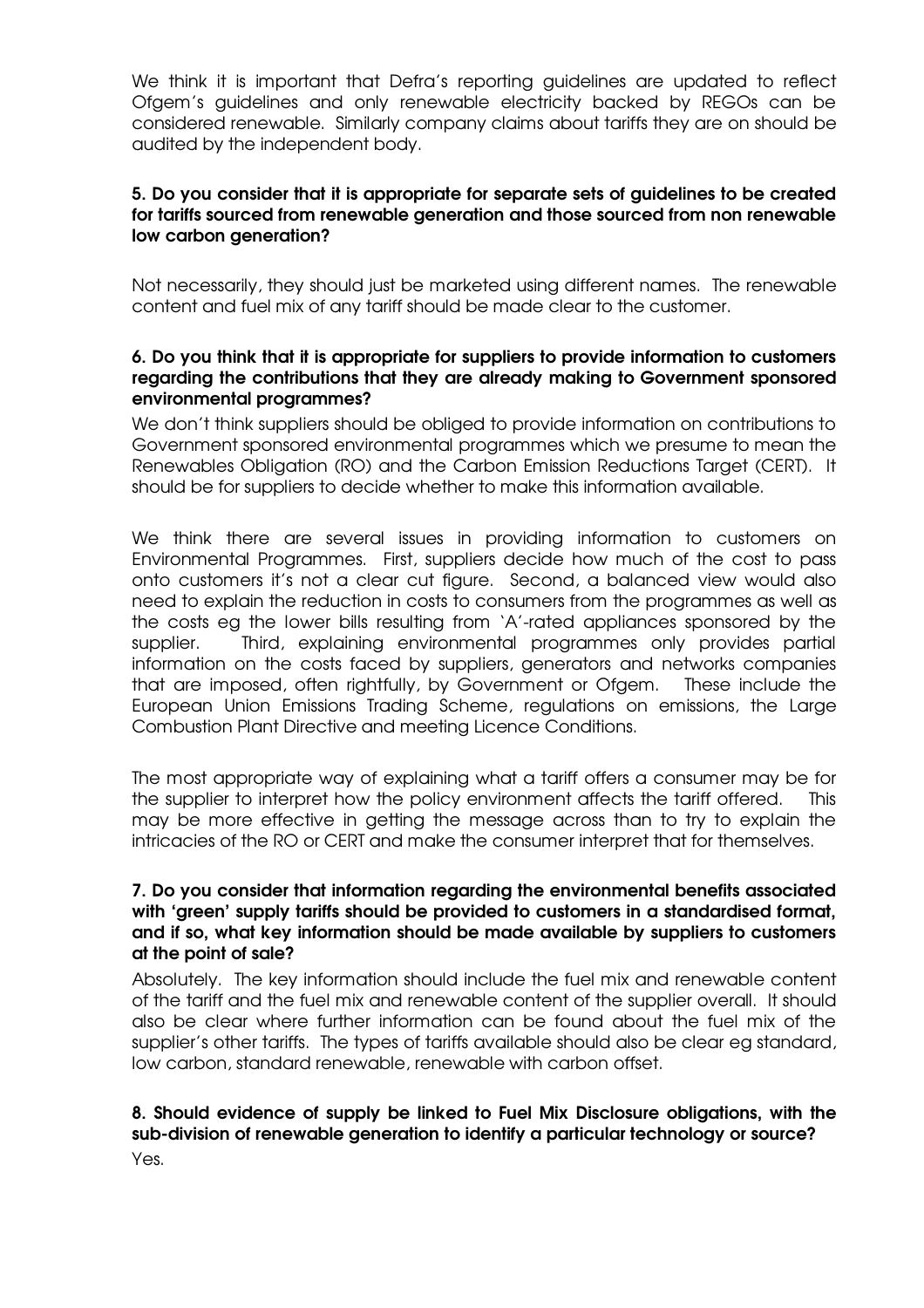We have no particular views about mandatory information on the sub-division of individual renewable technologies eg hydro, wind, though certainly if a tariff claims to support a particular technology the subdivision should be shown.

### 9. Should LECs be provided by suppliers in respect of renewable or low carbon tariffs where available?

For domestic supplies LECs should be surrendered.

For non domestic supplies it is less clear cut. If there is a chance a supplier or company receiving supplies with LECs but not REGOs could claim this meant they were getting renewable supplies then yes both should be together. Otherwise it may be preferable to separate them as they may command a higher price separately than together. Putting them together could also distort the REGO and LEC markets, for example companies with Climate Change Agreements would have to buy LECs to cover 100% of supplies rather than 20% of supplies if they wanted to claim 100% renewable supply.

The linking of support certificates to Guarentees or Origin is something the European Commission is looking at so Ofgem should look closely at the developments there to help move the UK system towards an integrated European system if it considers this likely.

# 10. What in your opinion would be the costs associated with the administration of a centrally administered 'green' fund?

Don't propose to answer.

# 11. Do you agree with our assessment of the 5 options available to measure additionality including BE's and Centrica's proposals?

Additionality is a grey area, it is almost impossible to say what would have happened in other circumstances and so whether anything is definitely additional or definitely not additional. Rather than getting too fixated on additionality, the focus should be more towards ensuring that supplier's claims about their products are reasonable and accurate. In some circumstances this could mean to use of the words 'may' and 'could' rather than 'will' or 'would' in promotional materials.

(1) ROC retirement – this relies on a significant enough price movement in ROCs to encourage further generation. Lead times for generation, planning and grid constraints make it questionable how much ROC price influences investment. When headroom is enacted the relationship between the supply of ROCs and ROC price will be broken. Banding - which technology to retire – also adds to the complexity. If suppliers went for ROC retirement they would need to be very careful in the claims made. Whilst ROC retirement provides consumer choice we think that the benefit is so unproven and the relationship between ROC retirement and investment is so complex, that the only thing allowing it can bring is confusion to the market.

We are not supportive of a star system at the moment. We think it's more important suppliers' claims are monitored in the context of a particular tariff rather than second guessing what is of most value to a consumer. The star system as suggested by Centrica demonstrates the difficulties of value judgements on which tariff is best. In our view there would need to be far more evidence on the effectiveness of ROC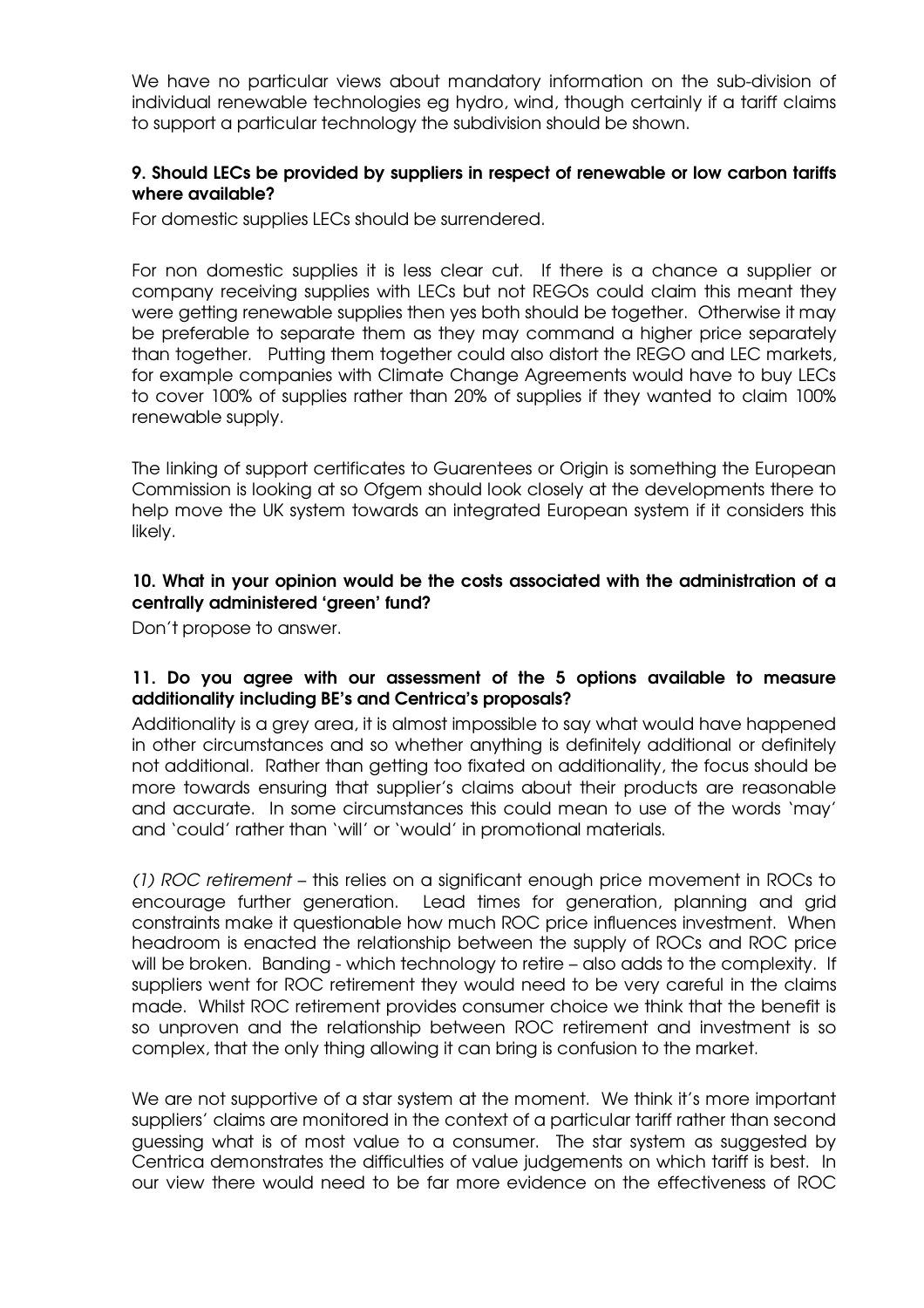retirement to warrant awarding more stars to this than carbon offsetting and renewable funds.

(2) A centrally administered 'green' fund - this has potential to provide an efficient allocation of investment into renewables from the premium paid by customers for renewable tariffs. It is attractive because it provides a consistent revenue stream to generators, applies standard rules to industry and can apply a standard additionality test. It could however stifle innovation in tariffs and reduce customer choice if it were a mandated approach. If suppliers choose to get together to do this we will support them, though having investigated this option with a number of suppliers who currently offer fund based tariffs we think this is unlikely at the moment.

(3) A decentralised 'green' fund – We agree with Ofgem's assessment that this would allow more innovation than a central fund but reduce transparency. We think an audit process would need to be in place to ensure claims eg about additionality could be substantiated. This could be part of the monitoring and auditing role of the independent body.

(4) Improved transparency – this is our favoured approach, though with caveats. Customers should be able to choose what they want provided they have the appropriate information. This can simply be the fuel mix disclosure of their tariff, all other supply tariffs and the supplier as a whole. This may have to be slightly altered for non domestic customers where individual contracts are negotiated. There should be emphasis on claims being made by suppliers about particular tariffs, for example, the ability of non additional tariffs to reduce carbon emissions or increase investment in renewables. Tariffs claiming to be additional should have these claims substantiated by an independent body.

A quality mark may be beneficial for monitoring additional tariffs, though we think monitoring and auditing claims is more important. A quality mark would not be necessary for non additional tariffs if it was made compulsory to use REGOs to back up renewables claims. In any case, a quality mark for a renewables tariff without additionality may be misleading.

(5) Hybrid approach - we are not supportive of this approach, it is an unnecessary distortion of the market that could restrict investment in renewables. If consumers want to be supplied by renewable energy and they are prepared to pay more for the privilege then suppliers should be permitted to set their prices accordingly. The price of renewable electricity over standard electricity could provide an important market signal to suppliers about consumer demand for renewables and their willingness to pay. It could also provide an extra source of income for renewables.

### 12. Do you think it is appropriate that renewable tariffs should comprise 100% renewable electricity or a stated percentage?

It depends how it's marketed. If it's less than 100% renewable that should be clear to any customer interested in the tariff. We think this is what's meant by alternative 2 and if so we support this. It is unclear how tariffs with a renewables content of less than 100% but higher than the standard percentage could be prevented if they were marketed appropriately.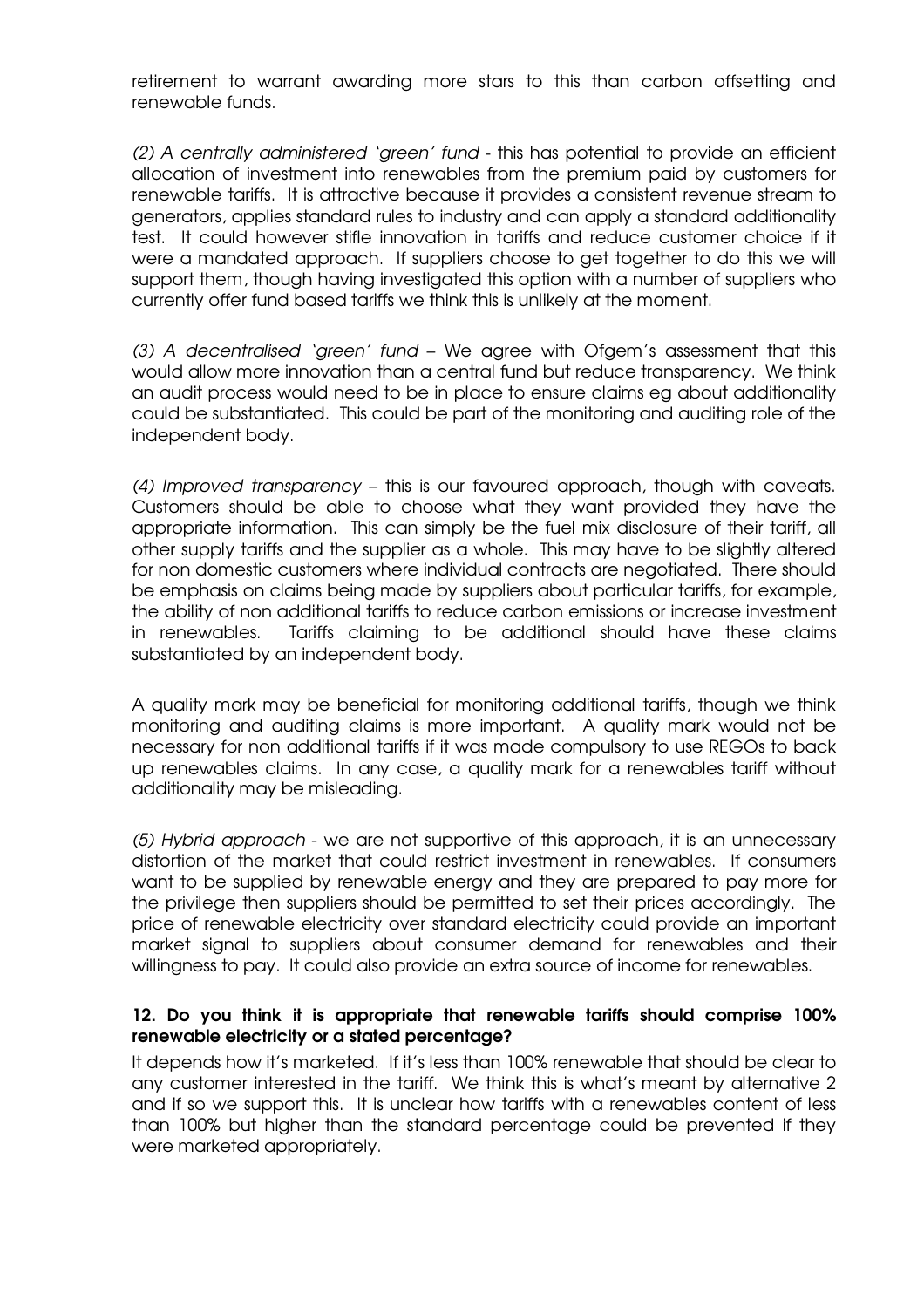We agree that information on the renewable content of a tariff should be both on the website and at point of sale. We think it should also be made available to customers annually. Whenever advertised we think it should be in a prominent place.

# 13. Is it appropriate to rate supply tariffs by their carbon intensity to allow an at-aglance comparison of different offerings made by each supplier as well as competing tariffs across different suppliers?

Yes.

# 14. What is an appropriate treatment for electricity that is not supported by a REGO or generators declaration in order to calculate a tariff's emission intensity?

There are several ways this could be done. It may be most appropriate to use Berr's residual fuel mix for the moment. Another method could be to use grid mix excluding renewables and nuclear. This is because it is easier to account for renewables and nuclear generation in the fuel mix, and it is expected these will hold most value if consumers prefer low carbon generation.

In the longer term if more accurate methods the calculate generator emissions are available, which would not increase administrative burden on suppliers or generators, those methods should be used.

# 15. Is it appropriate to calculate carbon intensity using standardised emission factors at the point of generation, and recognising the lower emissions of certain technologies eg CCS and CHP?

Yes

# 16. Should CCS be treated as a low carbon technology or should the carbon sequestered be included in the calculation of emission intensity?

Don't propose to comment

# 17. Are the illustrative bands presented in this document appropriate? If not, how should they be amended?

No, the band for biomass is completely inappropriate, this is explained further above.

# 18. Who should be responsible for setting the low carbon bands?

The suppliers in discussion with the independent body for monitoring and auditing.

### 19. Should the bandings adjust over time to reflect a growing commitment to reduce the carbon intensity? Are the 2020 or 2050 targets the most appropriate basis on which to make these adjustments?

Don't propose to comment

# 20. Do you agree with our proposals to progress compliance with the guidelines and development of the accreditation scheme?

February 08 appears to be a very short timescale to fully consider responses to the consultation and deliver a set of guidelines taking into account points made in the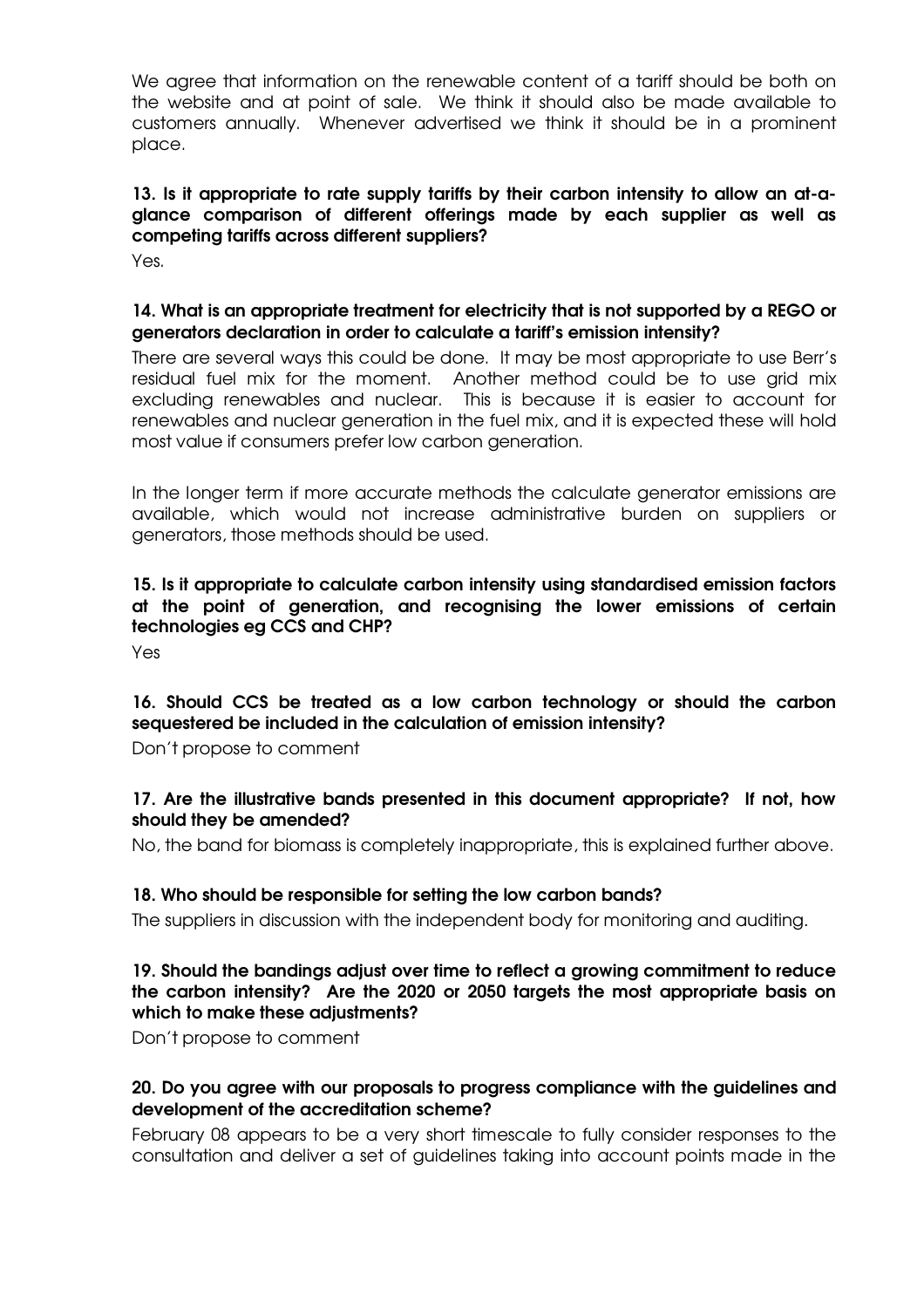responses. We support the road testing of the guidelines but it seems premature to do this before the guidelines have been finalised.

Lead times for implementing fuel mix disclosure for non low carbon or renewables products should be provide enough time for suppliers to get their systems in place to provide this information.

#### 21. Any other comments

We think that carbon offsetting should be in line with Defra's rules. We agree the use of offsetting should be excluded from the carbon ranking of the tariff, but could be presented alongside it. We think suppliers should be allowed to charge an additional premium for low carbon electricity if consumers are prepared to pay it.